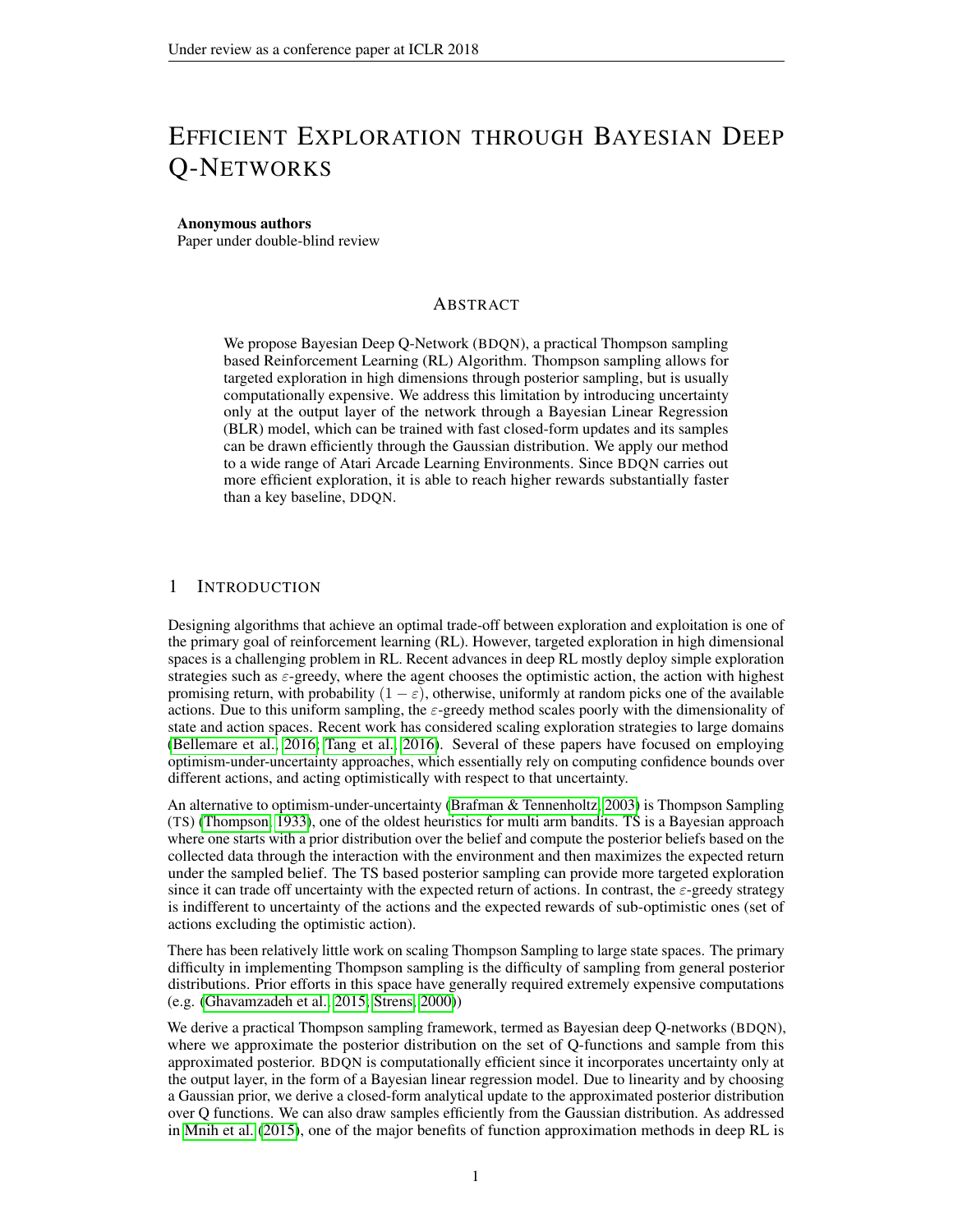that the estimation of the Q-value, given a state-action pair, can generalize well to other state-action pairs, even if they are visited rarely. We expect this to hold in BDQN as well, but additionally, we also expect the uncertainty of state-action pairs to generalize well.

We test BDQN on a wide range of Arcade Learning Environment Atari games [\(Bellemare et al.,](#page-9-2) [2013;](#page-9-2) [Brockman et al., 2016\)](#page-9-3) against a strong baseline DDQN [\(Van Hasselt et al., 2016\)](#page-11-3). Aside from simplicity and popularity of DDQN, BDQN and DDQN share the same architecture, and follow same target objective. These are the main reasons we choose DDQN for our comparisons.

In table. [1](#page-1-0) we see significant gains for BDQN over DDQN. BDQN is able to learn significantly faster and reach higher returns due to more efficient exploration. The evidence of this is further seen from the fact that we are able to train BDQN with much higher learning rates compared to DDQN. This suggests that BDQN is able to learn faster and reach better scores.

These promising results suggest that BDQN can further benefit from additional modifications that were done to DQN, e.g. Prioritized Experience Replay [\(Schaul et al., 2015\)](#page-11-4), Dueling approach [\(Wang et al., 2015\)](#page-11-5), A3C [\(Mnih et al., 2016\)](#page-10-2), safe exploration [\(Lipton et al., 2016a\)](#page-10-3), and etc. This is because BDQN only changes that exploration strategy of DQN, and can easily accommodate additional improvements to DQN.

<span id="page-1-0"></span>

| Game              | BDQN        | BDQN             | BDQN         | Step |  |
|-------------------|-------------|------------------|--------------|------|--|
|                   | <b>DDQN</b> | $DDQN^{\dagger}$ | <b>HUMAN</b> |      |  |
| Amidar            | 558%        | 788%             | 325%         | 100M |  |
| Alien             | 103%        | 103%             | 43%          | 100M |  |
| Assault           | 396%        | 176%             | 589%         | 100M |  |
| Asteroids         | 2517%       | 1516%            | 108%         | 100M |  |
| Asterix           | 531\%       | 385%             | 687%         | 100M |  |
| <b>BeamRider</b>  | 207%        | 114%             | 150%         | 70M  |  |
| <b>BattleZone</b> | 281%        | 253%             | 172%         | 50M  |  |
| <b>Atlantis</b>   | 80604%      | 49413%           | 11172\%      | 40M  |  |
| DemonAttack       | 292%        | 114%             | 326%         | 40M  |  |
| Centipede         | 114%        | 178%             | 61%          | 40M  |  |
| <b>BankHeist</b>  | 211%        | 100%             | 100%         | 40M  |  |
| CrazyClimber      | 148%k       | 122%             | 350%         | 40M  |  |
| ChopperCommand    | $14500\%$   | 1576%            | 732%         | 40M  |  |
| Enduro            | 295%        | 350%             | 361%         | 30M  |  |
| Pong              | 112%        | 100%             | 226%         | 5M   |  |

Table 1: The first column presents the score ratio after last column steps. The second column is the score ratio of BDQN after the number of steps in the last column compared to the score of  $DDQN^{\dagger}$ , the reported scores of DDQN in [Van Hasselt et al.](#page-11-3) [\(2016\)](#page-11-3) after running for 200M samples during evaluation time, and the third column is with respect to Human score reported at [Mnih et al.](#page-10-1) [\(2015\)](#page-10-1).

## 2 RELATED WORK

The complexity of the exploration-exploitation trade-off has been vastly investigated in RL literature [\(Kearns & Singh, 2002;](#page-10-4) [Brafman & Tennenholtz, 2003;](#page-9-1) [Strehl et al., 2009;](#page-11-6) [Bartlett & Tewari,](#page-9-4) [2009;](#page-9-4) [Azar et al., 2017;](#page-9-5) [Dann et al., 2017\)](#page-9-6). [Auer](#page-9-7) [\(2002\)](#page-9-7) addresses this question for multi-armed bandit problems where regret guarantees are provided. [Jaksch et al.](#page-10-5) [\(2010\)](#page-10-5) investigates the regret analyses in MDPs where exploration happens through the optimal policy of optimistic model, a well-known Optimism in Face of Uncertainty (OFU) principle where a high probability regret upper bound is guaranteed. [Azizzadenesheli et al.](#page-9-8) [\(2016a\)](#page-9-8) deploys OFU in order to propose the high probability regret upper bound for Partially Observable MDPs (POMDPs) and finally, [Bartók et al.](#page-9-9) [\(2014\)](#page-9-9) tackles a general case of partial monitoring games and provides minimax regret guarantee which is polynomial in certain dimensions of the problem.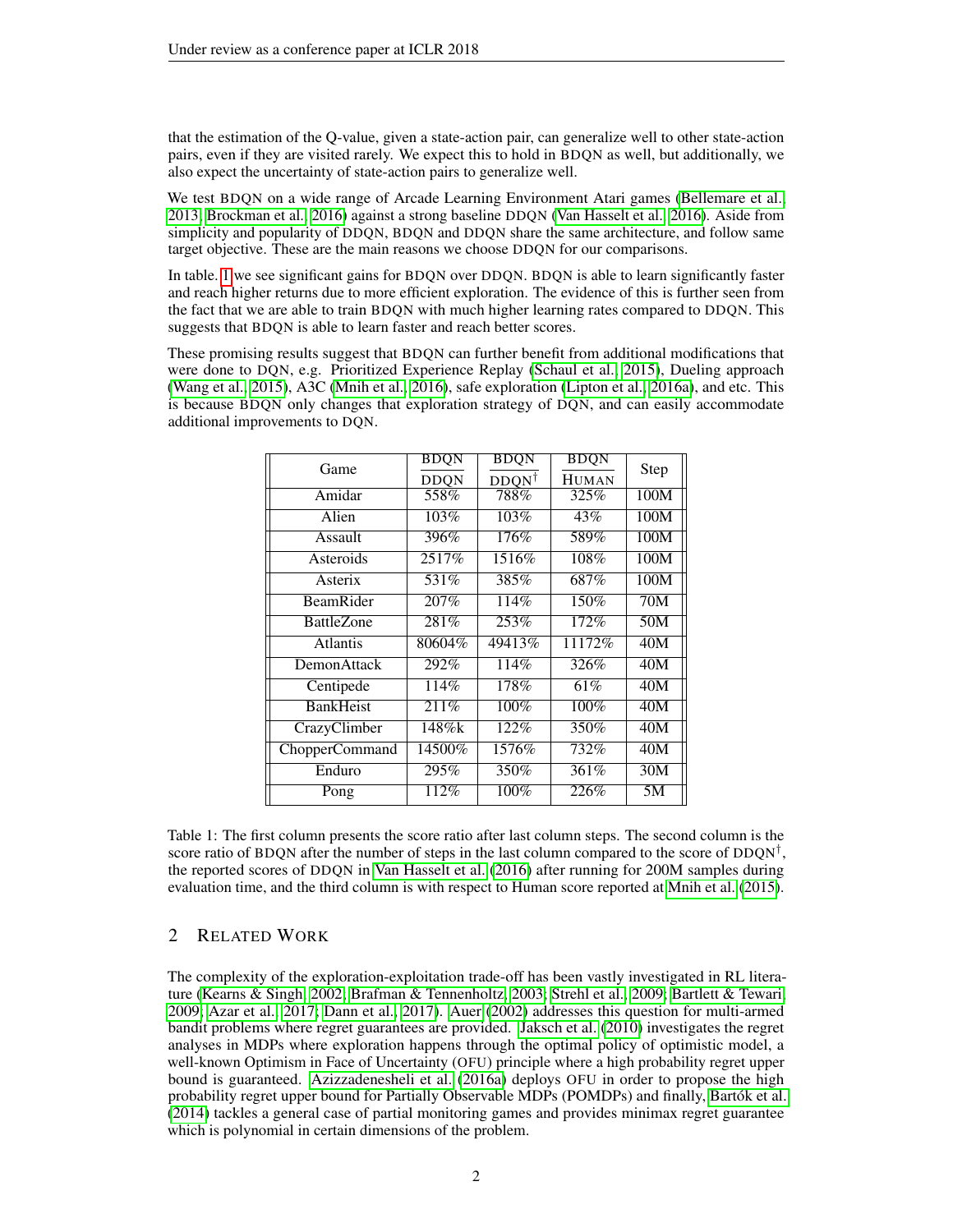In multi arm bandit, there is compelling empirical evidence that Thompson Sampling can provide better results than optimism-under-uncertainty approaches (Chapelle  $&$  Li, 2011), while the state of the art performance bounds are preserved [\(Russo & Van Roy, 2014;](#page-10-6) [Agrawal & Goyal, 2012;](#page-9-11) [Gopalan & Mannor, 2015;](#page-10-7) [Abeille & Lazaric, 2017\)](#page-9-12). A natural adaptation of this algorithm to RL, posterior sampling RL (PSRL), first proposed by [Strens](#page-11-2) [\(2000\)](#page-11-2) also shown to have good frequentist and Bayesian performance guarantees [\(Osband et al., 2013;](#page-10-8) [Gopalan & Mannor, 2015;](#page-10-7) [Agrawal &](#page-9-13) [Jia, 2017;](#page-9-13) [Abbasi-Yadkori & Szepesvári, 2015;](#page-9-14) [Ouyang et al., 2017;](#page-10-9) [Theocharous et al., 2017;](#page-11-7) [Russo](#page-10-10) [et al., 2017\)](#page-10-10). Even though the theoretical RL addresses the exploration and exploitation trade-offs, these problems are still prominent in empirical reinforcement learning research [\(Mnih et al., 2015;](#page-10-1) [Jiang et al., 2016;](#page-10-11) [Abel et al., 2016;](#page-9-15) [Azizzadenesheli et al., 2016b\)](#page-9-16). On the empirical side, the recent success in the video games has sparked a flurry of research interest. Following the success of Deep RL on Atari games [\(Mnih et al., 2015\)](#page-10-1) and the board game Go [\(Silver et al., 2017\)](#page-11-8), many researchers have begun exploring practical applications of deep reinforcement learning (DRL). Some investigated applications include, robotics [\(Levine et al., 2016\)](#page-10-12), energy management [\(Night, 2016\)](#page-10-13), and self-driving cars [\(Shalev-Shwartz et al., 2016\)](#page-11-9). Among the mentioned literature, the prominent exploration strategy for Deep RL agent has been  $\varepsilon$ -greedy.

Inevitably for PSRL, the act of posterior sampling for policy or value is computationally intractable with large systems, so PSRL can not be easily leveraged to high dimensional problems. To remedy these failings [Osband et al.](#page-10-14) [\(2017\)](#page-10-14) consider the use of randomized value functions to approximate posterior samples for the value function in a computationally efficient manner. They show that with a suitable linear value function approximation, using the approximated Bayesian linear regression for randomized least-squares value iteration method can remain statistically efficient [\(Osband et al.,](#page-10-15) [2014\)](#page-10-15) but still is not scalable to large scale RL with deep neural networks.

To combat these shortcomings, [Osband et al.](#page-10-16) [\(2016\)](#page-10-16) suggests a bootstrapped-ensemble approach that trains several models in parallel to approximate uncertainty. Other works suggest using a variational approximation to the Q-networks [\(Lipton et al., 2016b\)](#page-10-17) or noisy network [\(Fortunato et al., 2017\)](#page-9-17). However, most of these approaches significantly increase the computational cost of DQN and neither approaches produced much beyond modest gains on Atari games. Applying Bayesian regression in last layer of neural network was investigated in [Snoek et al.](#page-11-10) [\(2015\)](#page-11-10) for object recognition, image caption generation, and etc. where a significant advantage has been provided.

In this work we present another alternative approach that extends randomized least-squares value iteration method [\(Osband et al., 2014\)](#page-10-15) to deep neural networks: we approximate the posterior by a Bayesian linear regression only on the last layer of the neural network. This approach has several benefits, e.g. simplicity, robustness, targeted exploration, and most importantly, we find that this method is much more effective than any of these predecessors in terms of sample complexity and final performance.

Concurrently, [O'Donoghue et al.](#page-10-18) [\(2017\)](#page-10-18) studies how to construct the frequentist confidence of the regression on the feature space of the neural network for RL problems by learning the uncertainties through a shallow network while [Levine et al.](#page-10-19) [\(2017\)](#page-10-19), similar to BDQN, suggests running linear regression on the representation layer of the deep network in order to learn the state-action value. Drop-out, as another randomized exploration method is proposed by [Gal & Ghahramani](#page-9-18) [\(2016\)](#page-9-18) but [Osband et al.](#page-10-16) [\(2016\)](#page-10-16) argues about its estimated uncertainty and hardness in driving a suitable exploitation of it. It is worth noting that most of proposed methods are based on  $\varepsilon$ -exploration.

## 3 THOMPSON SAMPLING VS ε−GREEDY

In this section, we enumerate a few benefits of TS over  $\varepsilon$ -greedy strategies. We show how TS strategies exploit the uncertainties and expected returns to design a randomized exploration while ε−greedy strategies disregard all these useful information for the exploration.

Fig. [1](#page-3-0)*(a)* expresses the agent's estimated values and uncertainties for the available actions at a given state x. While  $\varepsilon$ −greedy strategy mostly focus on the action 1, the optimistic action, the TS based strategy randomizes, mostly, over actions 1 through 4, utilizing their approximated returns and uncertainties, and with low frequency tries actions 5, 6. Not only the  $\varepsilon$ −greedy strategy explores actions 5 and 6, where the RL agent is almost sure about low return of these actions, as frequent as other sub-optimistic actions, but also spends the network capacity to accurately estimate their values.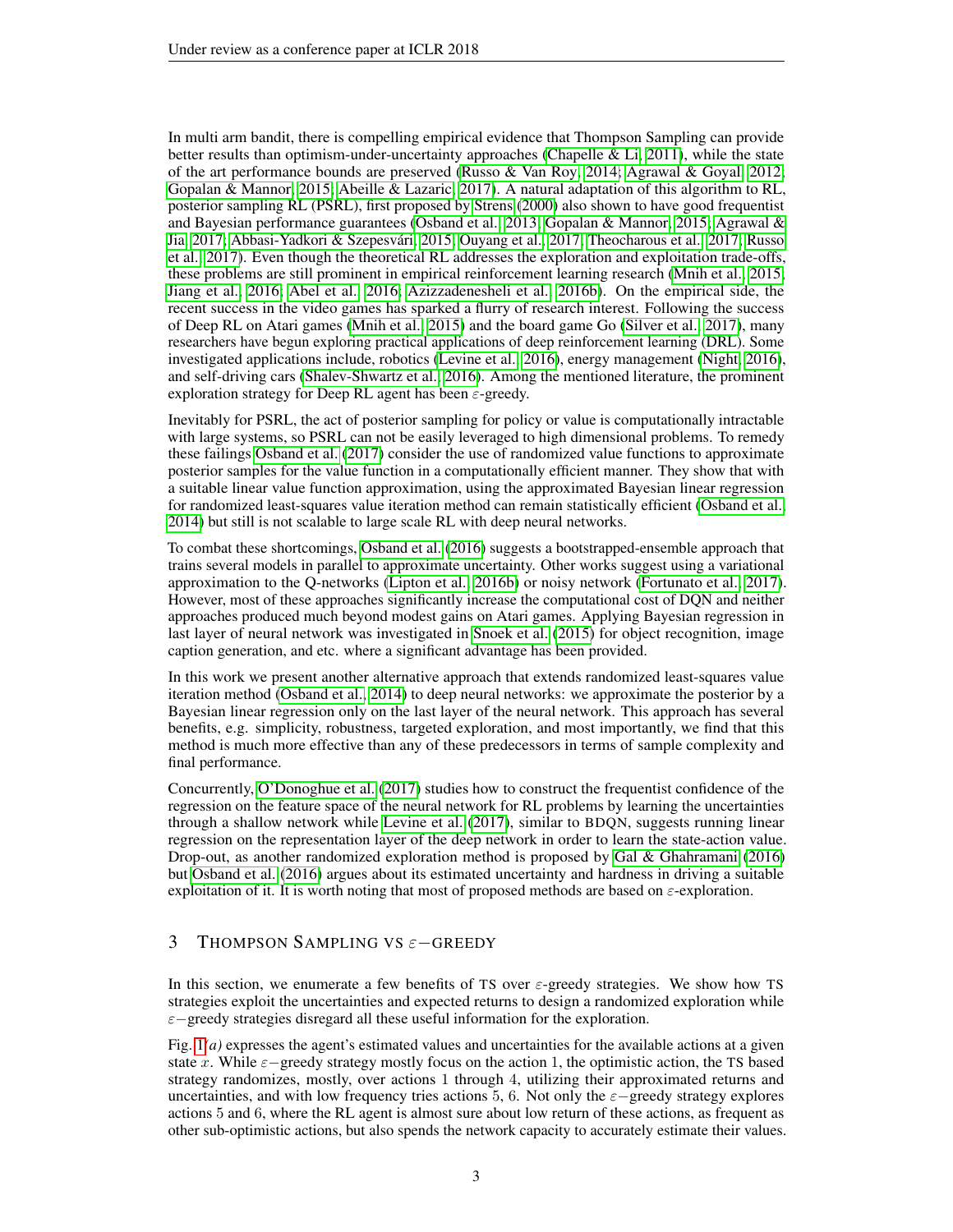<span id="page-3-0"></span>

Figure 1: A cartoon representation of TS vs  $\varepsilon$ -greedy. The red crosses are the true O-values, the diamonds are the mean of estimated Q-values with blue intervals as uncertainties (e.g.  $c \cdot variance$ )

A commonly used technique in deep RL is a moving window of replay buffer to store the recent experiences. The TS based agent, after a few tries of actions 5 and 6 builds a belief in low return of these actions given the current target values. Since the replay buffer is bounded moving window, lack of samples of these actions pushes the posterior belief of these actions to the prior, over time, and the agent tries them again in order to update its belief Fig. [1](#page-3-0)*(b)*. In general, TS based strategy advances the exploration-exploitation trade-off by making trade-off between the expected returns and the uncertainties, while  $\varepsilon$ −greedy strategy ignores all of this information.

Another superiority of TS over  $\varepsilon$ -greedy can be described using Fig. [1](#page-3-0)(*c*). Consider an episodic maze-inspired deterministic game, with episode length  $H$  of shortest pass from the start to the destination. The agent is placed to the start point at the beginning of each episode where the goal state is to reach the destination and receive a reward of 1 otherwise reward is 0. Consider an agent, which is given a hypothesis set of Q-functions where the true Q-function is within the set and is the most optimistic function in the set. In this situation, TS randomizes over the Q-functions with high promising returns and relatively high uncertainty, including the true Q-function. When it picks the true Q-function, it increases the posterior probability of this Q-function because it matches the likelihood. When TS chooses other functions, they predict deterministically wrong values and the posterior update of those functions set to zero, therefore, the agent will not choose them again, i.e. TS finds the true Q-function very fast. For  $\varepsilon$ -greedy agent, even though it chooses the true function at the beginning (it is the optimistic one), at each time step, it randomizes its action with the probability  $\varepsilon$ . Therefore, it takes exponentially many trials in order to get to the target in this game.

#### 4 PRELIMINARIES

An infinite horizon  $\gamma$ -discounted MDP M is a tuple  $\langle X, A, T, R \rangle$ , with state space X, action space A, and the transition kernel T, accompanied with reward function of R where  $0 < \gamma \leq 1$ . At each time step t, the environment is at a state  $x_t$ , called current state, where the agent needs to make a decision  $a_t$  under its policy. Given the current state and action, the environment stochastically proceed to a successor state  $x_{t+1}$  under probability distribution  $T(X_{t+1}|x_t, a_t) := \mathbb{P}(X_{t+1}|x_t, a_t)$  and provides a stochastic reward  $r_t$  with mean of  $\mathbb{E}[r|x = x_t, a = a_t] = R(x_t, a_t)$ . The agent objective is to optimize the overall expected discounted reward over its policy  $\pi := \mathcal{X} \to \mathcal{A}$ , a stochastic mapping from states to actions,  $\pi(a|x) := \mathbb{P}(a|x)$ .

<span id="page-3-1"></span>
$$
\eta^* = \eta(\pi^*) = \max_{\pi} \eta(\pi) = \max_{\pi} \lim_{N \to \infty} \mathbb{E}_{\pi} \left[ \sum_{t=0}^N \gamma^t r_t \right] \tag{1}
$$

The expectation in Eq. [1](#page-3-1) is with respect to the randomness in the distribution of initial state, transition probabilities, stochastic rewards, and policy, under stationary distribution, where  $\eta^*, \pi^*$  are optimal return and optimal policy, respectively. Let  $Q_{\pi}(x, a)$  denote the average discounted reward under policy  $\pi$  starting off from state x and taking action a in the first place.

$$
Q_{\pi}(x, a) := \lim_{N \to \infty} \mathbb{E}_{\pi} \left[ \sum_{t=0}^{N} \gamma^{t} r_{t} | x_{0} = x, a_{0} = a \right]
$$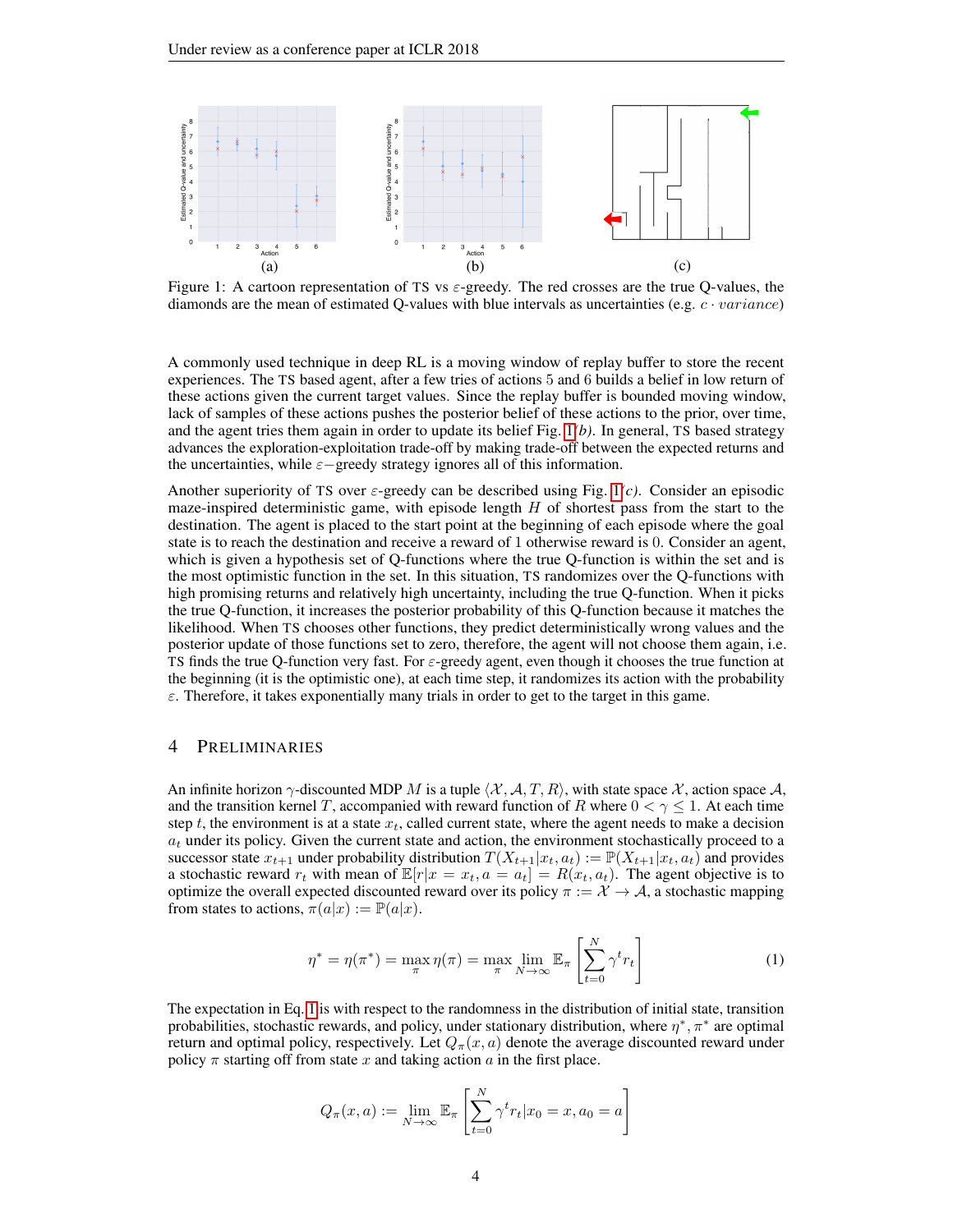For a given policy  $\pi$  and Markovian assumption of the model, we can rewrite the equation for the Q functions as follows:

$$
Q_{\pi}(x, a) = R(x, a) + \gamma \sum_{x', a'} T(x'|x, a) \pi(a'|x') Q_{\pi}(x', a')
$$
 (2)

To find the optimal policy, one can solve the Linear Programing problem in Eq. [1](#page-3-1) or follow the corresponding Bellman equation Eq. [2](#page-4-0) where both of optimization methods turn to

<span id="page-4-0"></span>
$$
Q^*(x, a) = R(x, a) + \gamma \sum_{x'} T(x'|x, a) \max_{a'} Q^*(x', a')
$$

where  $Q^*(x, a) = Q_{\pi^*}(x, a)$  and the optimal policy is a deterministic mapping from state to actions in A, i.e.  $x \to arg \max_a Q^*(x, a)$ . In RL, we do not know the transition kernel and the reward function in advance, therefore, we can not solve the posed Bellman equation directly. In order to tackle this problem, [\(Lagoudakis & Parr, 2003;](#page-10-20) [Antos et al., 2008\)](#page-9-19) studies the property of minimizing the Bellman residual of a given Q-function

$$
\mathcal{L}(Q) = \mathbb{E}_{\pi} \left[ \left( Q(x, a) - r - \gamma Q(x', a') \right)^2 \right] \tag{3}
$$

Where the tuple  $(x, a, r, x', a')$  consists of consecutive samples under behavioral policy  $\pi$ . Furthermore, [\(Mnih et al., 2015\)](#page-10-1) carries the same idea, and introduce Deep Q-Network (DQN) where the Q-functions are parameterized by a DNN. To improve the quality of Q function, they use back propagation on loss  $\mathcal{L}(Q)$  using TD update [\(Sutton & Barto, 1998\)](#page-11-11). In the following we describe the setting used in DDQN. In order to reduce the bias of the estimator, they introduce target network  $Q^{target}$  and target value  $y = r + \gamma Q^{target}(x', \hat{a})$  where  $\hat{a} = \arg \max_{a'} Q(x', a')$  with a new loss  $\mathcal{L}(Q, Q^{target})$ 

$$
\mathcal{L}(Q, Q^{target}) = \mathbb{E}_{\pi} \left[ \left( Q(x, a) - y \right)^2 \right] \tag{4}
$$

Minimizing this regression loss, and respectably its estimation  $\hat{\mathcal{L}}(Q, Q^{target})$ , matches the Q to the target y. Once in a while, the algorithm sets  $Q^{target}$  network to  $Q$  network, peruses the regression with the new target value, and provides an biased estimator of the target.

### 5 BAYESIAN DEEP Q-NETWORKS

We propose a Bayesian method to approximate the Q-function and match it to the target value. We utilize the DQN architecture, remove its last layer, and build a Bayesian linear regression (BLR) [\(Rasmussen & Williams, 2006\)](#page-10-21) on the feature representation layer,  $\phi_{\theta}(x) \in \mathbb{R}^d$ , parametrized by  $\theta$ . We deploy BLR to efficiently approximate the distribution over the Q-values where the uncertainty over the values is captured. A common assumption in DNN is that the feature representation is suitable for linear classification or regression (same assumption in DQN).

The Q-functions can be approximated as a linear combination of features, i.e. for a given pair of state-action,  $Q(x, a) = \phi_{\theta}(x)^{\top} w_a$ . Therefore, by deploying BLR, we can approximate the generative model of the Q-function using its corresponding target value:  $y = r + \gamma \phi^{target} w^{target} \hat{a}$ , where  $\phi_{\theta}^{target}(x) \in \mathbb{R}^d$  denotes the feature representation of target network, for any  $(x, a)$  as follows

<span id="page-4-1"></span>
$$
y = Q(x, a) + \epsilon = w_a^{\top} \phi(x) + \epsilon, \quad \forall x \in \mathcal{X}, a \in \mathcal{A}
$$

where  $\epsilon \sim \mathcal{N}(0, \sigma_{\epsilon}^2)$  is an iid noise. Furthermore, we consider  $w_a \in \mathbb{R}^d$  for  $a \in \mathcal{A}$  are drawn approximately from a Gaussian prior  $\mathcal{N}(0, \sigma^2)$ . Therefore,  $y|x, a, w_a \sim \mathcal{N}(\phi(x)^\top w_a, \sigma_\epsilon^2)$ . Moreover, the distribution of the target value y is  $\mathbb{P}(y|a) = \int_{w_a} \mathbb{P}(y|w_a) \mathbb{P}(w_a) dw_a$ . Given a dataset  $\mathcal{D} = \{x_\tau, a_\tau, y_\tau\}_{\tau=1}^D$ , we construct |A| disjoint datasets for each action,  $\mathcal{D}_a$ , where  $\mathcal{D} = \bigcup_{a \in \mathcal{A}} \mathcal{D}_a$ and  $\mathcal{D}_a$  is a set of tuples  $x_\tau, a_\tau, y_\tau$  with the action  $a_\tau = a$  and size  $D_a$ . We are interested in  $\mathbb{P}(w_a|\mathcal{D}_a)$ and  $\mathbb{P}(Q(x,a)|\mathcal{D}_a), \forall x \in \mathcal{X}$ . We construct a matrix  $\Phi_a \in \mathbb{R}^{d \times D_a}$ , a concatenation of feature column vectors  $\{\phi(x_i)\}_{i=1}^{D_a}$ , and  $y_a \in \mathbb{R}^{D_a}$ , a concatenation of target values in set  $\mathcal{D}_a$ . Therefore the posterior distribution is as follows:

$$
w_a \sim \mathcal{N}\left(\frac{1}{\sigma_\epsilon^2} \Xi_a \Phi_a \mathbf{y}_a, \Xi_a\right), \text{ where } \Xi_a = \left(\frac{1}{\sigma_\epsilon^2} \Phi_a \Phi_a^\top + \frac{1}{\sigma^2} \mathbb{1}\right)^{-1} \tag{5}
$$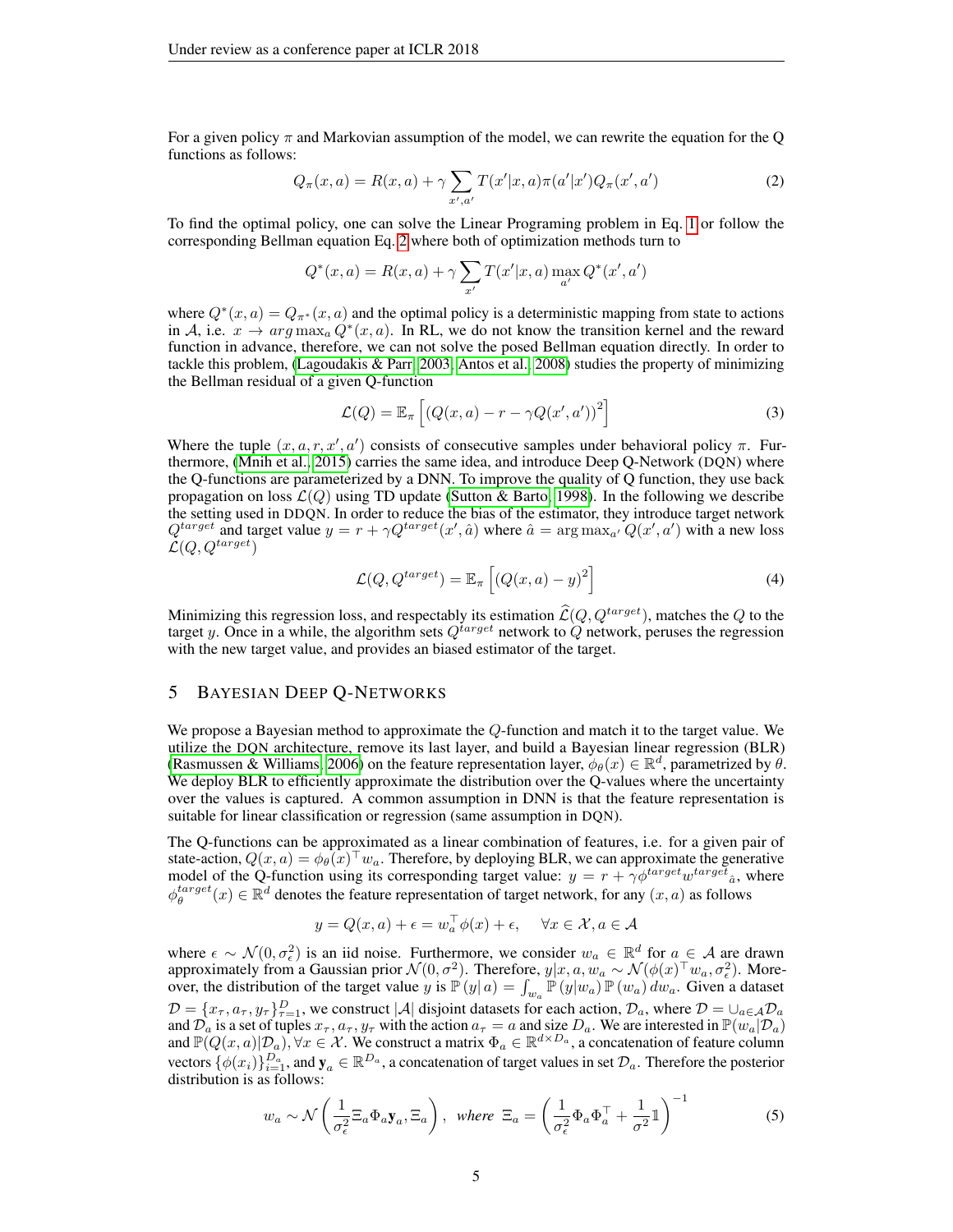#### Algorithm 1 BDQN

 $21:$  count = count + 1

<span id="page-5-0"></span>22: end for 23: end for

1: Initialize parameter sets  $\theta$ ,  $\theta^{target}$ ,  $W$ ,  $W^{target}$ , and  $Cov$  using a normal distribution. 2: Initialize replay buffer and set counter  $= 0$ 3: for episode  $= 1$  to inf **do** 4: Initialize  $x_1$  to the initial state of the environment<br>5: **for**  $t =$  to the end of episode **do** for  $t =$  to the end of episode do 6: **if** count mod  $T^{sample} = 0$  then 7: sample  $W \sim \mathcal{N}(W^{target}, Cov)$ 8: end if 9: Select action  $a_t = argmax_{a'} [W^\top \phi_\theta(x_t)]_{a'}$ 10: Execute action  $a_t$  in environment, observing reward  $r_t$  and successor state  $x_{t+1}$ 

\n- 11: Store transition 
$$
(x_t, a_t, r_t, x_{t+1})
$$
 in replay buffer
\n- 12: Sample a random minibatch of transitions  $(x_{\tau}, a_{\tau}, r_{\tau}, x_{\tau+1})$  from replay buffer for terminal  $x_{\tau+1}$
\n- 13:  $y_{\tau} \leftarrow \begin{cases} r_{\tau}, & \text{for terminal } x_{\tau+1} \\ r_{\tau} + \begin{bmatrix} W^{target \top} \phi_{\theta^{target}}(x_{\tau+1}) \end{bmatrix}_{\hat{a}}, \hat{a} = argmax_{a'} \begin{bmatrix} W^{\top} \phi_{\theta}(x_{\tau+1}) \end{bmatrix}_{a'} \text{ for non-terminal } x_{\tau+1} \end{cases}$
\n- 14:  $\theta \leftarrow \theta - \eta \cdot \nabla_{\theta}(y_{\tau} - \begin{bmatrix} W^{\top} \phi_{\theta}(x_{\tau}) \end{bmatrix}_{a_{\tau}})^2$
\n- 15: **if** count mod  $T^{target} = 0$  **then**
\n- 16: **set**  $\theta^{target} \leftarrow \theta$
\n- 17: **end if**
\n- 18: **if** count mod  $T^{Bayes\ target} = 0$  **then**
\n- 19: **Update**  $W^{target}$  and  $Cov$
\n- 20: **end if**
\n

 $1 \in \mathbb{R}^d$  is a identity matrix, and  $Q(x, a)|\mathcal{D}_a = w_a^\top \phi(x)$ . Since the prior and likelihood are conjugate of each other we have the posterior distribution over the discounted return approximated as

$$
\sum_{t=0}^{N} \gamma^t r_t | x_0 = x, a_0 = a, \mathcal{D}_a \sim \mathcal{N}\left(\frac{1}{\sigma_\epsilon^2} \phi(x)^\top \Xi_a \Phi_a \mathbf{y}_a, \phi(x)^\top \Xi_a \phi(x)\right) \tag{6}
$$

The expression in Eqs. [5](#page-4-1) gives the posterior distribution over weights  $w_a$  and the function  $Q$ . As TS suggests, for the exploration, we exploit the expression in Eq. [5.](#page-4-1) For all the actions, we set  $w_a^{target}$  as the mean of posterior distribution over  $w_a$ . For each action, we sample a wight vector  $w_a$  in order to have samples of mean Q-value. Then we act optimally with respect to the sampled means

$$
a_{\text{TS}} = \arg\max_{a} w_a^{\top} \phi_\theta(x). \tag{7}
$$

Let  $W = \{w_a\}_{a=1}^{|\mathcal{A}|}$ , respectively  $W^{target} = \{w_a^{target}\}_{a=1}^{|\mathcal{A}|}$ , and  $Cov = \{\Xi_a\}_{a=1}^{|\mathcal{A}|}$ . In BDQN, the agent interacts with the environment through applying the actions proposed by TS, i.e.  $a_{TS}$ . We utilize a notion of experience replay buffer where the agent stores its recent experiences. The agent draws  $W \sim \mathcal{N}(W^{target}, Cov)$  (abbreviation for sampling of vector w for each action separately) every  $T^{sample}$  steps and act optimally with respect to the drawn weights. During the inner loop of the algorithm, we draw a minibatch of data from replay buffer and use loss

$$
(y_{\tau} - \left[W^{\top} \phi_{\theta}(x_{\tau})\right]_{a_{\tau}})^2
$$
\n(8)

where 
$$
y_{\tau} := r_{\tau} + \left[W^{target \top} \phi_{\theta^{target}}(x_{\tau+1})\right]_{\hat{a}}; \hat{a} = argmax_{a'} \left[W^{\top} \phi_{\theta}(x_{\tau+1})\right]_{a'}
$$
 (9)

and update the weights of network:  $\theta \leftarrow \theta - \eta \cdot \nabla_{\theta} (y_{\tau} - \left[ W^{\top} \phi_{\theta} (x_{\tau}) \right]_{a_{\tau}})^2$ .

We update the target network every  $T^{target}$  steps and set  $\theta^{target}$  to  $\theta$ . With the period of  $T^{Bayes\ target}$ the agent updates its posterior distribution using larger minibatch of data drawn from replay buffer and sample W with respect to the updated posterior. Algorithm [1](#page-5-0) gives the full description of BDQN.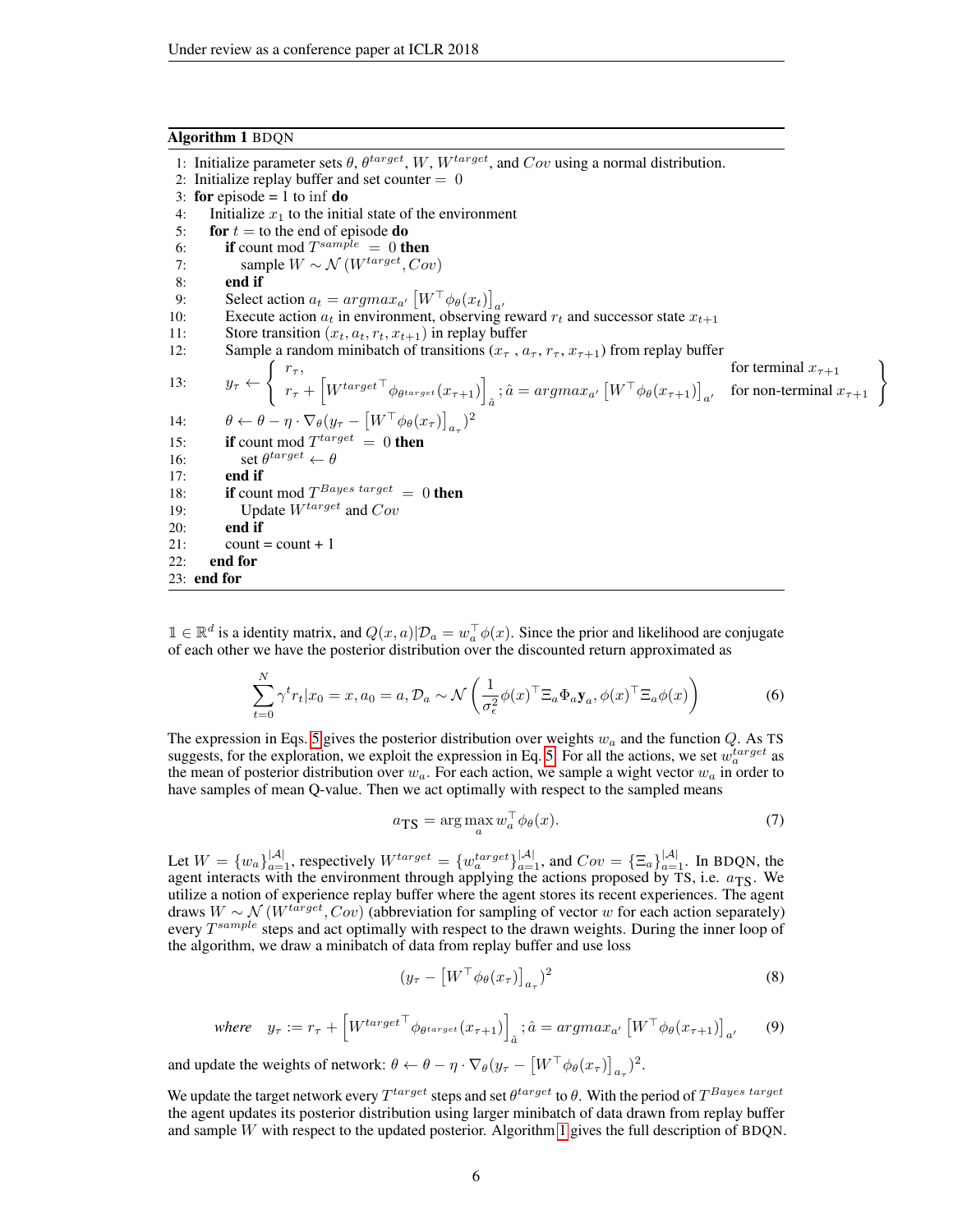## 6 EXPERIMENTS

We apply BDQN on a variety of games in the OpenAiGym  $^{1}$  $^{1}$  $^{1}$ [\(Brockman et al., 2016\)](#page-9-3). As a baseline<sup>[2](#page-0-0)</sup>, we run DDQN algorithm and evaluate BDQN on the measures of sample complexity and score.

<span id="page-6-0"></span>

Figure 2: The fast targeted exploration of BDQN

**Network architecture:** The input to the network part of BDQN is  $4 \times 84 \times 84$  tensor with a rescaled and averaged over channels of the last four observations. The first convolution layer has 32 filters of size 8 with a stride of 4. The second convolution layer has 64 filters of size 4 with stride 2. The last convolution layer has 64 filters of size 3 followed by a fully connected layers with size 512. We add a BLR layer on top of this.

**Choice of hyper-parameters:** For BDQN, we set the values of  $W^{target}$  to the mean of the posterior distribution over the weights of BLR with covariances  $Cov$  and draw W from this posterior. For the fixed W and  $W^{target}$ , we randomly initialize the parameters of network part of BDQN,  $\theta$ , and train it using RMSProp, with learning rate of 0.0025, and a momentum of 0.95, inspired by [\(Mnih et al., 2015\)](#page-10-1) where the discount factor is  $\gamma = 0.99$ , the number of steps between target updates  $T^{target} = 10k$  steps, and weights W are re-sampled from their posterior distribution every  $\hat{T}^{sample}$  step. We update the network part of BDQN every 4 steps by uniformly at random sampling a mini-batch of size 32 samples from the replay buffer. We update the posterior distribution of the weight set W every  $T^{Bayes\;target}$  using mini-batch of size B (if size of replay buffer is less than B at the current step, we choose the minimum of these two ), with entries sampled uniformly form replay buffer. The experience replay contains the  $1M$  most recent transitions. Further hyper-parameters, are equivalent to ones in DQN setting.

**Hyper-parameters tunning:** For the BLR, we have noise variance  $\sigma_{\epsilon}$ , variance of prior over weights  $\sigma$ , sample size B, posterior update period  $T^{Bayes\ target}$ , and the posterior sampling period  $T^{sample}$ . To optimize for this set of hyper-parameters we set up a very simple, fast, and cheap hyper-parameter tunning procedure which proves the robustness of BDQN. To fine the first three, we set up a simple hyper-parameter search. We used a pretrained DQN model for the game of *Assault*, and removed the last fully connected layer in order to have access to its already trained feature representation. Then we tried combination of  $B = \{T^{target}, 10 \cdot T^{target}\}, \sigma = \{1, 0.1, 0.001\},\$ and  $\sigma_{\epsilon} = \{1, 10\}$  and test for 1000 episode of the game. We set these parameters to their best  $B=10\cdot T^{\hat{t}arget}, \sigma=0.001, \sigma=1.$ 

<sup>&</sup>lt;sup>1</sup>Each input frame is a pixel-max of the two consecutive frames. We detailed the environment setting in the implementation code

<sup>&</sup>lt;sup>2</sup>We also attempted to include Bootstrapped DONS [\(Osband et al., 2016\)](#page-10-16) as a baseline. Due to lack of implementation details, we tried difference reasonable way to make it to work but we were not successful to reproduce it despite extensive experimentation. Moreover, they admit in their paper that uniformly chosen DQNS outperforms their setting.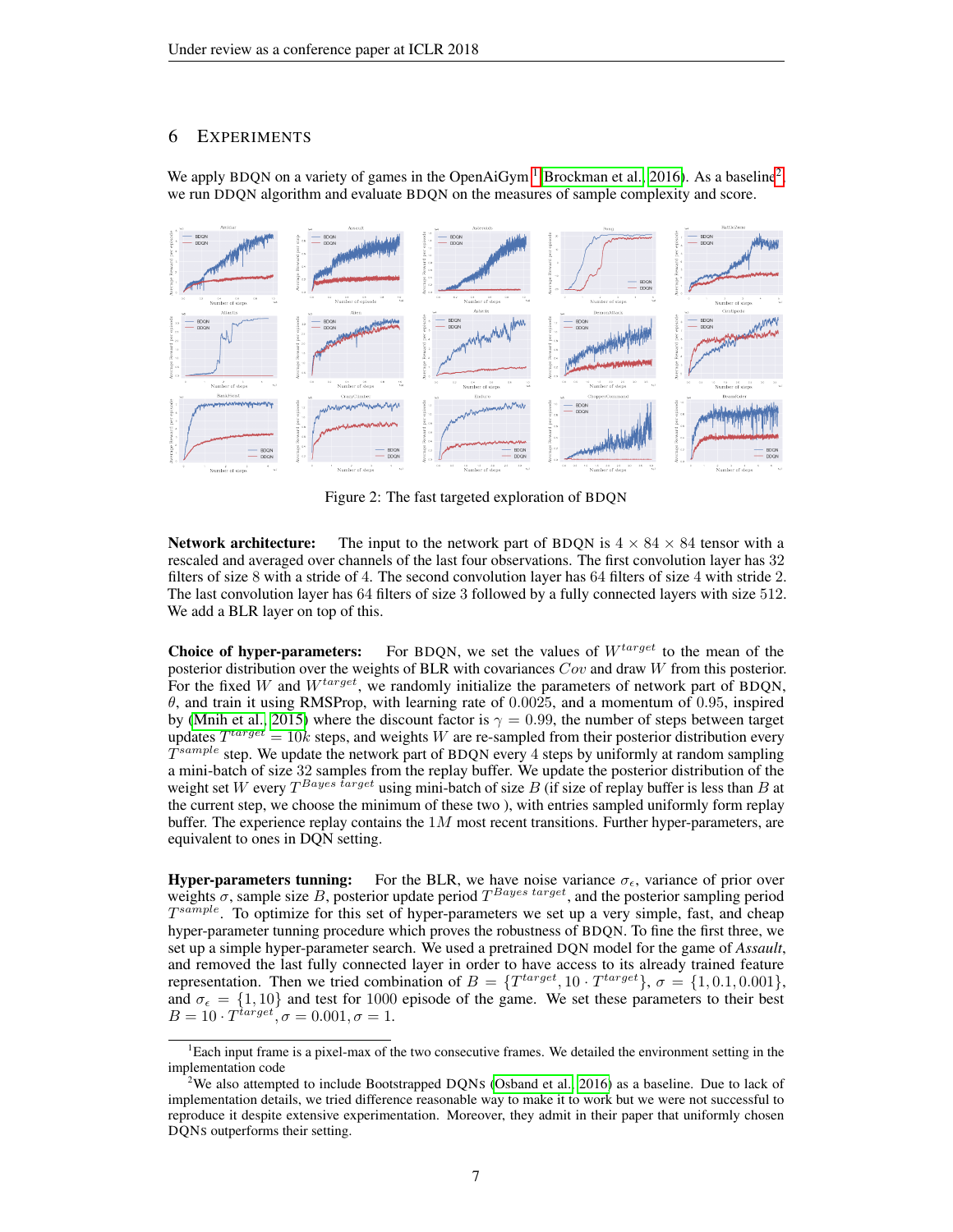The above hyper-parameter tuning is cheap and fast since it requires only a few times B number of forward passes. For the remaining parameter, we ran BDQN ( with weights randomly initialized) on the same game, *Assault*, for 5*M* time steps, with a set of  $T^{Bayes\ target} = \{T^{target}, 10 \cdot T^{target}\}$ and  $T^{sample} = \{\frac{T^{target}}{10}, \frac{T^{target}}{100}\}$  where BDQN performed better with choice of  $T^{Bayes\ target} =$  $10 \cdot T^{target}$ . For both choices of  $T^{sample}$ , it performed almost equal where we choose the higher one. We started off with the learning rate of 0.0025 and did not tune for that. Thanks to the efficient TS exploration and closed form BLR, BDQN can learn a better policy in even shorter period of time. In contrast, it is well known for DQN based methods that changing the learning rate causes a major degradation in the performance, Apx. [A.](#page-12-0) The proposed hyper-parameter search is very simple where the exhaustive hyper-parameter search is likely to provide even better performance. In order to compare the fairness in sample usage, we argue in Apx. [A,](#page-12-0) that the network part of BDQN and its corresponding part in DDQN observe the same number of samples but the BLR part of BDQN uses 16 times less samples compared to its corresponding last layer in DDQN, Apx. [A.](#page-12-0) All the implementations are coded in MXNet framework [\(Chen et al., 2015\)](#page-9-20) and are available at ......

Results: The results are provided in Fig. [2](#page-6-0) and Table. [2.](#page-7-0) Mostly the focus of the experiments are on sample complexity in Deep-RL, even though, BDQN provides much larger scores compared to base line. For example, for the game *Atlantis*, DDQN† gives score of 64.67k after 200M samples during evaluation time, while BDQN reaches  $3.24M$  after  $40M$  samples. As it is been shown in Fig. [2,](#page-6-0) BDQN saturates for *Atlantis* after 20M samples. We realized that BDQN reaches the internal *OpenAIGym* limit of max\_episode, where relaxing it improves score after 15M steps to 62M.

We can observe that BDQN can immediately learn significantly better policies due to its targeted exploration in much shorter period of time. Since BDQN on game *Atlantis* promise a big jump around time step  $20M$ , we ran it five more times in order to make sure it was not just a coincidence. We did the same additional five experiments for the game *Amidar* as well. We observed that the improvements are consistent among the different runs. For the game Pong, we ran the experiment for a longer period but just plotted the beginning of it in order to observe the difference. For some games we did not run the experiment to  $100M$  samples since the reached their plateau.

<span id="page-7-0"></span>

| Game               | <b>BDQN</b> | <b>DDQN</b>        | $DDQN^{\dagger}$ | Human | <b>SC</b> | $SC^{\dagger}$ | Step |
|--------------------|-------------|--------------------|------------------|-------|-----------|----------------|------|
| Amidar             | 5.52k       | 0.99k              | 0.7k             | 1.7k  | 22.9M     | 4.4M           | 100M |
| Alien              | 3k          | 2.9k               | 2.9k             | 6.9k  |           | 36.27M         | 100M |
| Assault            | 8.84k       | 2.23k              | 5.02k            | 1.5k  | 1.6M      | 24.3M          | 100M |
| Asteroids          | 14.1k       | 0.56k              | 0.93k            | 13.1k | 58.2M     | 9.7M           | 100M |
| Asterix            | 58.4k       | 11k                | 15.15k           | 8.5k  | 3.6M      | 5.7M           | 100M |
| BeamRider          | 8.7k        | 4.2k               | 7.6k             | 5.8k  | 4.0M      | 8.1M           | 70M  |
| <b>BattleZone</b>  | 65.2k       | 23.2k              | 24.7k            | 38k   | 25.1M     | 14.9M          | 50M  |
| <b>Atlantis</b>    | 3.24M       | $\overline{39.7k}$ | 64.76k           | 29.0k | 3.3M      | 5.1M           | 40M  |
| <b>DemonAttack</b> | 11.1k       | 3.8k               | 9.7k             | 3.4k  | 2.0M      | 19.9M          | 40M  |
| Centipede          | 7.3k        | 6.4k               | 4.1k             | 12.0k |           | 4.2M           | 40M  |
| <b>BankHeist</b>   | 0.72k       | 0.34k              | 0.72k            | 0.72k | 2.1M      | 10.1M          | 40M  |
| CrazyClimber       | 124k        | 84k                | 102k             | 35.4k | 0.12M     | 2.1M           | 40M  |
| ChopperCommand     | 72.5k       | 0.5k               | 4.6k             | 9.9k  | 4.4M      | 2.2M           | 40M  |
| Enduro             | 1.12k       | 0.38k              | 0.32k            | 0.31  | 0.82M     | 0.8M           | 30M  |
| Pong               | 21          | 18.82              | 21               | 9.3   | 1.2M      | 2.4M           | 5M   |

Table 2: Comparison of scores and sample complexities(scores in the first two columns are average of 100 consecutive episodes). *SC* represents the number of samples the BDQN requires to bit the human score [\(Mnih et al., 2015\)](#page-10-1)("  $-$  " means BDQN could not bit) and  $SC^{\dagger}$  is the number number of samples the BDQN requires to bit the score of DDQN  $^{\dagger}$ .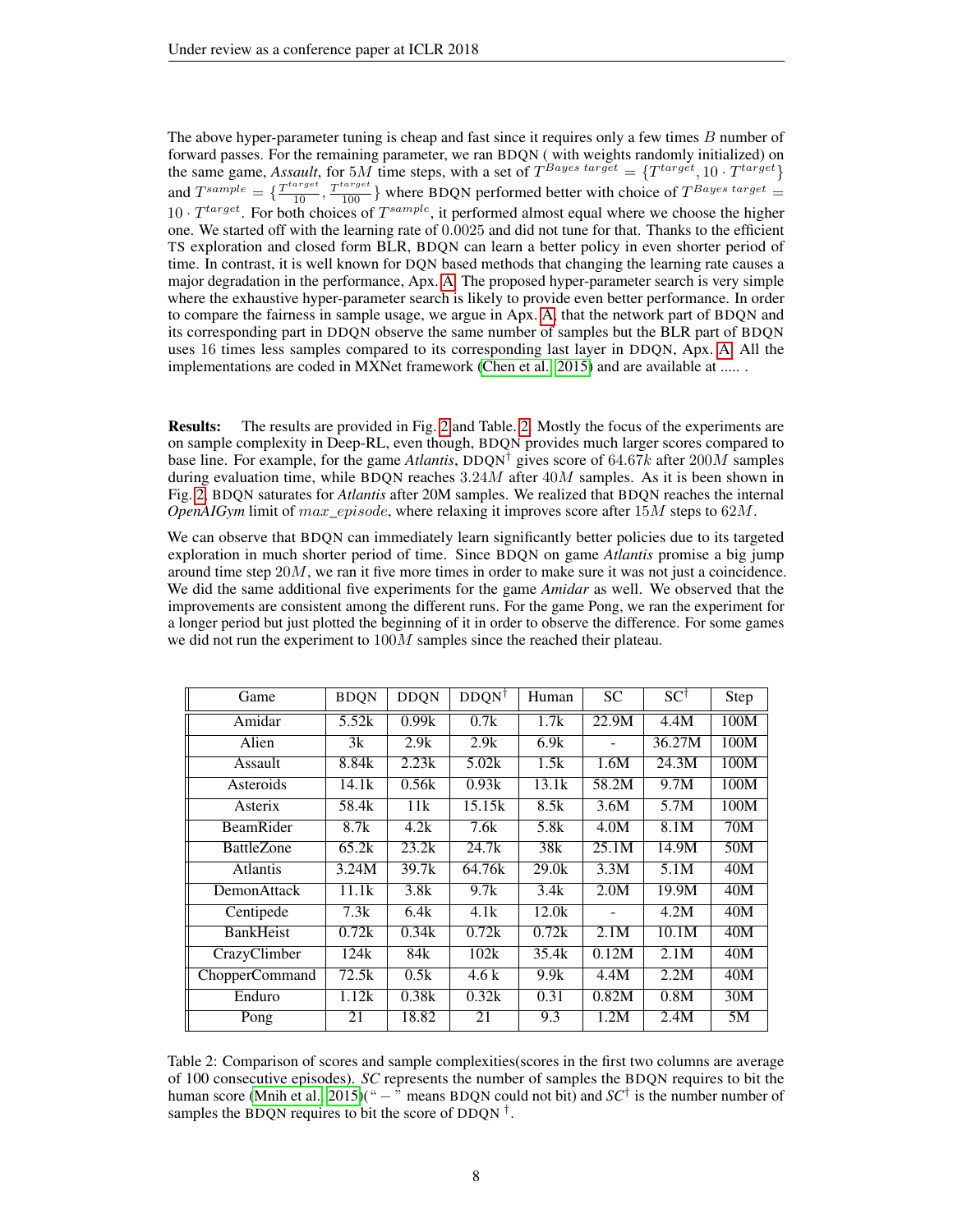## 7 CONCLUSION

In this work we proposed BDQN, a practical TS based RL algorithm which provides targeted exploration in a computationally efficient manner. It involved making simple modifications to the DDQN architecture by replacing the last layer with a Bayesian linear regression. Under the Gaussian prior, we obtained fast closed-form updates for the posterior distribution. We demonstrated significantly faster training and enormously better rewards over a strong baseline DDQN.

This suggests that BDQN can benefit even more from further modifications to DQN such as e.g. Prioritized Experience Replay [\(Schaul et al., 2015\)](#page-11-4), Dueling approach [\(Wang et al., 2015\)](#page-11-5), A3C [\(Mnih et al., 2016\)](#page-10-2), safe exploration [\(Lipton et al., 2016a\)](#page-10-3), and etc. We plan to explore the benefit of these modifications up to small changes in the future. We also plan to combine strategies that incorporate uncertainty over model parameters with BDQN. In RL, policy gradient [\(Sutton et al.,](#page-11-12) [2000;](#page-11-12) [Kakade, 2002;](#page-10-22) [Schulman et al., 2015\)](#page-11-13) is another approach which directly learn the policy. In practical policy gradient, even though the optimal policy, given Markovian assumption, needs to be deterministic, the policy regularization is a dominant approach to make the policy stochastic and preserve the exploration thorough the stochasticity of the policy [\(Neu et al., 2017;](#page-10-23) [Schulman et al.,](#page-11-14) [2017\)](#page-11-14). We plan to explore the advantage of TS based exploration instead of regularizing the policy and make it stochastic.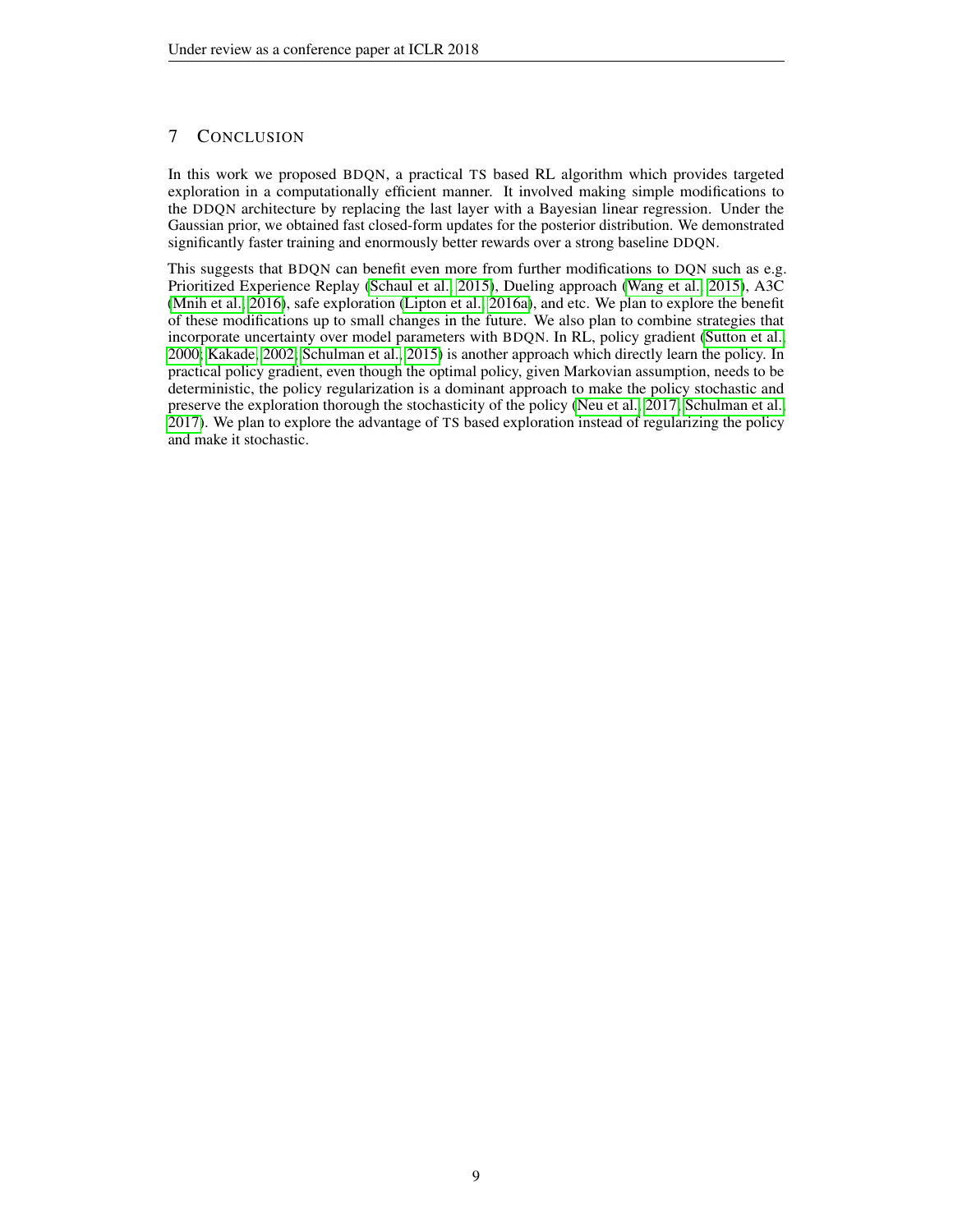#### **REFERENCES**

- <span id="page-9-14"></span>Yasin Abbasi-Yadkori and Csaba Szepesvári. Bayesian optimal control of smoothly parameterized systems. In *UAI*, pp. 1–11, 2015.
- <span id="page-9-12"></span>Marc Abeille and Alessandro Lazaric. Linear thompson sampling revisited. In *AISTATS 2017-20th International Conference on Artificial Intelligence and Statistics*, 2017.
- <span id="page-9-15"></span>David Abel, Alekh Agarwal, Fernando Diaz, Akshay Krishnamurthy, and Robert E Schapire. Exploratory gradient boosting for reinforcement learning in complex domains. *arXiv*, 2016.
- <span id="page-9-11"></span>Shipra Agrawal and Navin Goyal. Analysis of thompson sampling for the multi-armed bandit problem. In *COLT*, 2012.
- <span id="page-9-13"></span>Shipra Agrawal and Randy Jia. Posterior sampling for reinforcement learning: worst-case regret bounds. *arXiv*, 2017.
- <span id="page-9-19"></span>András Antos, Csaba Szepesvári, and Rémi Munos. Learning near-optimal policies with bellman-residual minimization based fitted policy iteration and a single sample path. *Machine Learning*, 2008.
- <span id="page-9-7"></span>Peter Auer. Using confidence bounds for exploitation-exploration trade-offs. *Journal of Machine Learning Research*, 2002.
- <span id="page-9-5"></span>Mohammad Gheshlaghi Azar, Ian Osband, and Rémi Munos. Minimax regret bounds for reinforcement learning. *arXiv preprint arXiv:1703.05449*, 2017.
- <span id="page-9-8"></span>Kamyar Azizzadenesheli, Alessandro Lazaric, and Animashree Anandkumar. Reinforcement learning of pomdps using spectral methods. In *Proceedings of the 29th Annual Conference on Learning Theory (COLT)*, 2016a.
- <span id="page-9-16"></span>Kamyar Azizzadenesheli, Alessandro Lazaric, and Animashree Anandkumar. Reinforcement learning in rich-observation mdps using spectral methods. *arXiv preprint arXiv:1611.03907*, 2016b.
- <span id="page-9-4"></span>Peter L. Bartlett and Ambuj Tewari. REGAL: A regularization based algorithm for reinforcement learning in weakly communicating MDPs. In *Proceedings of the 25th Annual Conference on Uncertainty in Artificial Intelligence*, 2009.
- <span id="page-9-9"></span>Gábor Bartók, Dean P Foster, Dávid Pál, Alexander Rakhlin, and Csaba Szepesvári. Partial monitoring—classification, regret bounds, and algorithms. *Mathematics of Operations Research*, 2014.
- <span id="page-9-0"></span>Marc Bellemare, Sriram Srinivasan, Georg Ostrovski, Tom Schaul, David Saxton, and Remi Munos. Unifying count-based exploration and intrinsic motivation. In *Advances in Neural Information Processing Systems*, pp. 1471–1479, 2016.
- <span id="page-9-2"></span>Marc G Bellemare, Yavar Naddaf, Joel Veness, and Michael Bowling. The arcade learning environment: An evaluation platform for general agents. *J. Artif. Intell. Res.(JAIR)*, 2013.
- <span id="page-9-1"></span>Ronen I Brafman and Moshe Tennenholtz. R-max-a general polynomial time algorithm for near-optimal reinforcement learning. *The Journal of Machine Learning Research*, 3:213–231, 2003.
- <span id="page-9-3"></span>Greg Brockman, Vicki Cheung, Ludwig Pettersson, Jonas Schneider, John Schulman, Jie Tang, and Wojciech Zaremba. Openai gym, 2016.
- <span id="page-9-10"></span>Olivier Chapelle and Lihong Li. An empirical evaluation of thompson sampling. In *Advances in neural information processing systems*, pp. 2249–2257, 2011.
- <span id="page-9-20"></span>Tianqi Chen, Mu Li, Yutian Li, Min Lin, Naiyan Wang, Minjie Wang, Tianjun Xiao, Bing Xu, Chiyuan Zhang, and Zheng Zhang. Mxnet: A flexible and efficient machine learning library for heterogeneous distributed systems. *arXiv*, 2015.
- <span id="page-9-6"></span>Christoph Dann, Tor Lattimore, and Emma Brunskill. Ubev-a more practical algorithm for episodic rl with near-optimal pac and regret guarantees. *arXiv preprint arXiv:1703.07710*, 2017.
- <span id="page-9-17"></span>Meire Fortunato, Mohammad Gheshlaghi Azar, Bilal Piot, Jacob Menick, Ian Osband, Alex Graves, Vlad Mnih, Remi Munos, Demis Hassabis, Olivier Pietquin, et al. Noisy networks for exploration. *arXiv preprint arXiv:1706.10295*, 2017.
- <span id="page-9-18"></span>Yarin Gal and Zoubin Ghahramani. Dropout as a bayesian approximation: Representing model uncertainty in deep learning. In *international conference on machine learning*, 2016.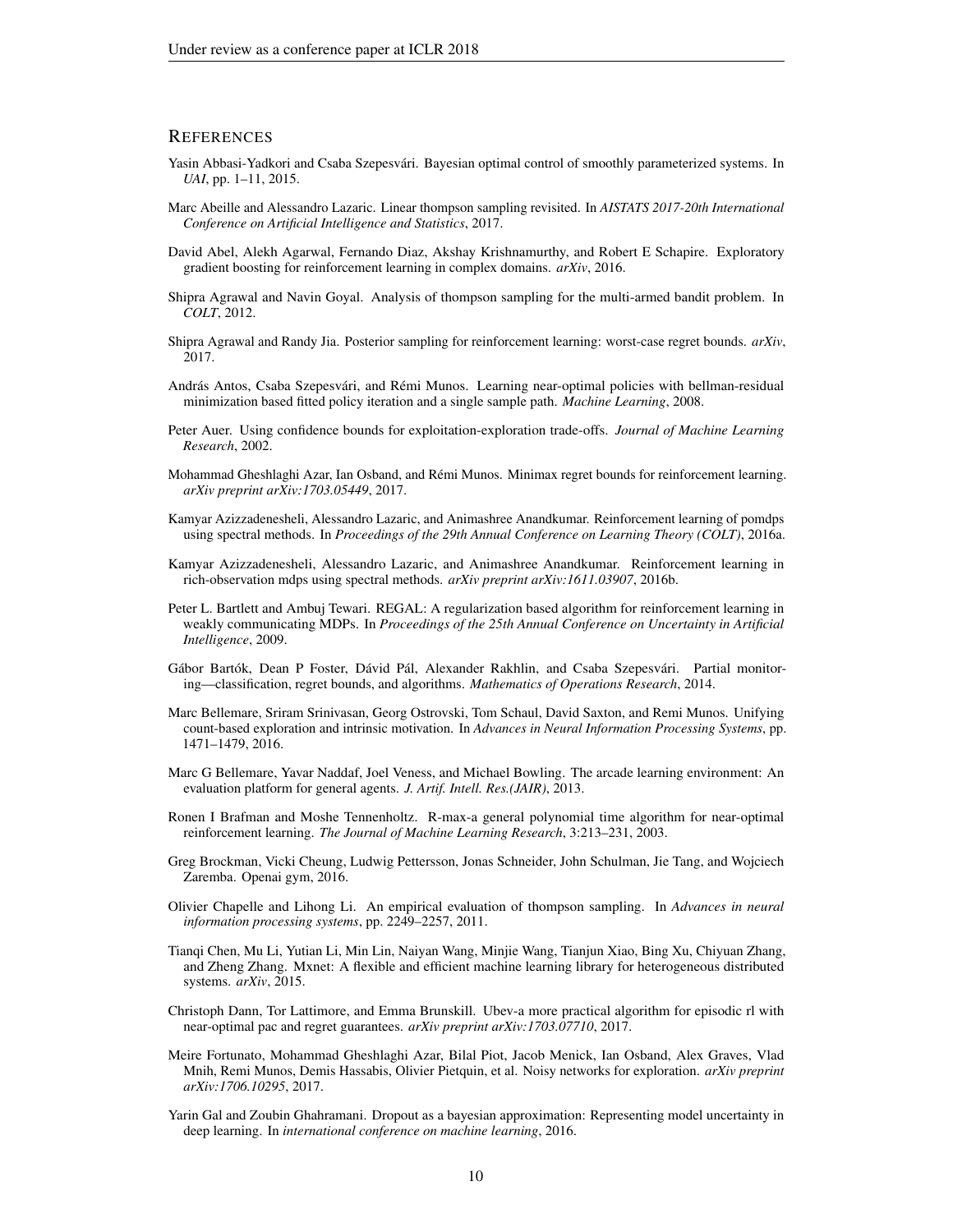- <span id="page-10-0"></span>Mohammad Ghavamzadeh, Shie Mannor, Joelle Pineau, Aviv Tamar, et al. Bayesian reinforcement learning: A survey. *Foundations and Trends* <sup>R</sup> *in Machine Learning*, 2015.
- <span id="page-10-7"></span>Aditya Gopalan and Shie Mannor. Thompson sampling for learning parameterized markov decision processes. In *COLT*, 2015.
- <span id="page-10-5"></span>Thomas Jaksch, Ronald Ortner, and Peter Auer. Near-optimal regret bounds for reinforcement learning. *Journal of Machine Learning Research*, 2010.
- <span id="page-10-11"></span>Nan Jiang, Akshay Krishnamurthy, Alekh Agarwal, John Langford, and Robert E Schapire. Contextual decision processes with low bellman rank are pac-learnable. *arXiv*, 2016.
- <span id="page-10-22"></span>Sham M Kakade. A natural policy gradient. In *Advances in neural information processing systems*, 2002.
- <span id="page-10-4"></span>Michael Kearns and Satinder Singh. Near-optimal reinforcement learning in polynomial time. *Machine Learning*, 49(2-3):209–232, 2002.
- <span id="page-10-20"></span>Michail G Lagoudakis and Ronald Parr. Least-squares policy iteration. *Journal of machine learning research*, 4 (Dec):1107–1149, 2003.
- <span id="page-10-19"></span>Nir Levine, Tom Zahavy, Daniel J Mankowitz, Aviv Tamar, and Shie Mannor. Shallow updates for deep reinforcement learning. *arXiv preprint arXiv:1705.07461*, 2017.
- <span id="page-10-12"></span>Sergey Levine et al. End-to-end training of deep visuomotor policies. *JMLR*, 2016.
- <span id="page-10-3"></span>Zachary C Lipton, Jianfeng Gao, Lihong Li, Jianshu Chen, and Li Deng. Combating reinforcement learning's sisyphean curse with intrinsic fear. *arXiv preprint arXiv:1611.01211*, 2016a.
- <span id="page-10-17"></span>Zachary C Lipton, Jianfeng Gao, Lihong Li, Xiujun Li, Faisal Ahmed, and Li Deng. Efficient exploration for dialogue policy learning with bbq networks & replay buffer spiking. *arXiv preprint arXiv:1608.05081*, 2016b.
- <span id="page-10-1"></span>Volodymyr Mnih, Koray Kavukcuoglu, David Silver, Andrei A Rusu, Joel Veness, Marc G Bellemare, Alex Graves, Martin Riedmiller, Andreas K Fidjeland, Georg Ostrovski, et al. Human-level control through deep reinforcement learning. *Nature*, 2015.
- <span id="page-10-2"></span>Volodymyr Mnih, Adria Puigdomenech Badia, Mehdi Mirza, Alex Graves, Timothy Lillicrap, Tim Harley, David Silver, and Koray Kavukcuoglu. Asynchronous methods for deep reinforcement learning. In *International Conference on Machine Learning*, 2016.
- <span id="page-10-23"></span>Gergely Neu, Anders Jonsson, and Vicenç Gómez. A unified view of entropy-regularized markov decision processes. *arXiv*, 2017.
- <span id="page-10-13"></span>Will Night. The AI that cut google's energy bill could soon help you. *MIT Tech Review*, 2016.
- <span id="page-10-18"></span>Brendan O'Donoghue, Ian Osband, Remi Munos, and Volodymyr Mnih. The uncertainty bellman equation and exploration. *arXiv preprint arXiv:1709.05380*, 2017.
- <span id="page-10-8"></span>Ian Osband, Dan Russo, and Benjamin Van Roy. (more) efficient reinforcement learning via posterior sampling. In *Advances in Neural Information Processing Systems*, 2013.
- <span id="page-10-15"></span>Ian Osband, Benjamin Van Roy, and Zheng Wen. Generalization and exploration via randomized value functions. *arXiv*, 2014.
- <span id="page-10-16"></span>Ian Osband, Charles Blundell, Alexander Pritzel, and Benjamin Van Roy. Deep exploration via bootstrapped dqn. In *Advances in Neural Information Processing Systems*, 2016.
- <span id="page-10-14"></span>Ian Osband, Daniel Russo, Zheng Wen, and Benjamin Van Roy. Deep exploration via randomized value functions. *arXiv preprint arXiv:1703.07608*, 2017.
- <span id="page-10-9"></span>Yi Ouyang, Mukul Gagrani, Ashutosh Nayyar, and Rahul Jain. Learning unknown markov decision processes: A thompson sampling approach. In *Advances in Neural Information Processing Systems*, pp. 1333–1342, 2017.
- <span id="page-10-21"></span>Carl Edward Rasmussen and Christopher KI Williams. *Gaussian processes for machine learning*, volume 1. MIT press Cambridge, 2006.
- <span id="page-10-6"></span>Daniel Russo and Benjamin Van Roy. Learning to optimize via posterior sampling. *Mathematics of Operations Research*, 39(4):1221–1243, 2014.
- <span id="page-10-10"></span>Daniel Russo, Benjamin Van Roy, Abbas Kazerouni, and Ian Osband. A tutorial on thompson sampling. *arXiv preprint arXiv:1707.02038*, 2017.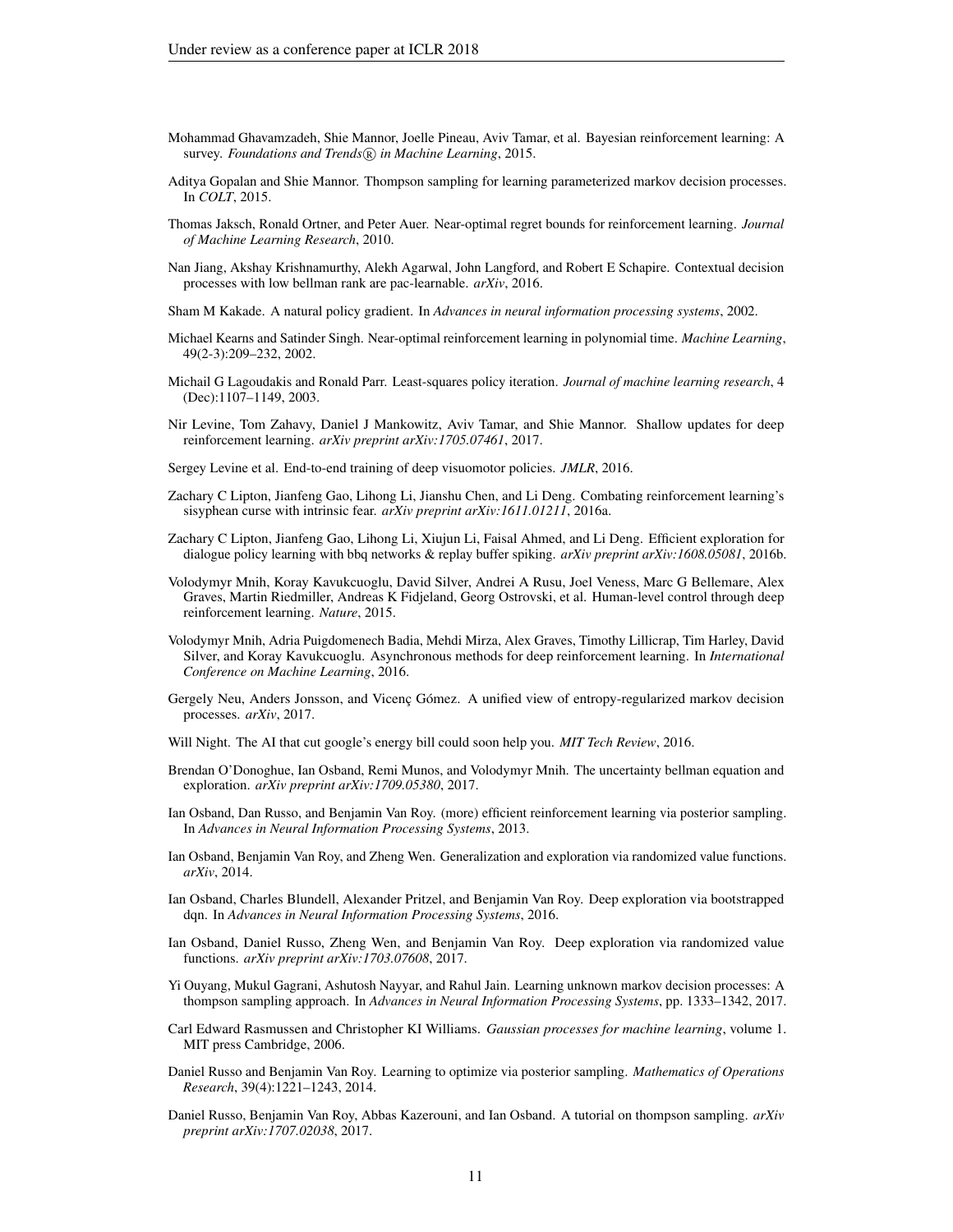<span id="page-11-4"></span>Tom Schaul, John Quan, Ioannis Antonoglou, and David Silver. Prioritized experience replay. *arXiv*, 2015.

- <span id="page-11-13"></span>John Schulman, Sergey Levine, Pieter Abbeel, Michael Jordan, and Philipp Moritz. Trust region policy optimization. In *Proceedings of the 32nd International Conference on Machine Learning (ICML-15)*, 2015.
- <span id="page-11-14"></span>John Schulman, Pieter Abbeel, and Xi Chen. Equivalence between policy gradients and soft q-learning. *arXiv*, 2017.
- <span id="page-11-9"></span>Shai Shalev-Shwartz, Shaked Shammah, and Amnon Shashua. Safe, multi-agent, reinforcement learning for autonomous driving. *arXiv*, 2016.
- <span id="page-11-8"></span>David Silver, Julian Schrittwieser, Karen Simonyan, Ioannis Antonoglou, Aja Huang, Arthur Guez, Thomas Hubert, Lucas Baker, Matthew Lai, Adrian Bolton, et al. Mastering the game of go without human knowledge. *Nature*, 550(7676):354, 2017.
- <span id="page-11-10"></span>Jasper Snoek, Oren Rippel, Kevin Swersky, Ryan Kiros, Nadathur Satish, Narayanan Sundaram, Mostofa Patwary, Mr Prabhat, and Ryan Adams. Scalable bayesian optimization using deep neural networks. In *International Conference on Machine Learning*, pp. 2171–2180, 2015.
- <span id="page-11-6"></span>Alexander L. Strehl, Lihong Li, and Michael L. Littman. Reinforcement learning in finite mdps: Pac analysis. *J. Mach. Learn. Res.*, 2009.

<span id="page-11-2"></span>Malcolm Strens. A bayesian framework for reinforcement learning. In *ICML*, pp. 943–950, 2000.

- <span id="page-11-11"></span>Richard S Sutton and Andrew G Barto. *Reinforcement learning: An introduction*, volume 1. MIT press Cambridge, 1998.
- <span id="page-11-12"></span>Richard S Sutton, David A McAllester, Satinder P Singh, and Yishay Mansour. Policy gradient methods for reinforcement learning with function approximation. In *Advances in neural information processing systems*, 2000.
- <span id="page-11-0"></span>Haoran Tang, Rein Houthooft, Davis Foote, Adam Stooke, Xi Chen, Yan Duan, John Schulman, Filip De Turck, and Pieter Abbeel. # exploration: A study of count-based exploration for deep reinforcement learning. *arXiv*, 2016.
- <span id="page-11-7"></span>Georgios Theocharous, Zheng Wen, Yasin Abbasi-Yadkori, and Nikos Vlassis. Posterior sampling for large scale reinforcement learning. *arXiv preprint arXiv:1711.07979*, 2017.
- <span id="page-11-1"></span>William R Thompson. On the likelihood that one unknown probability exceeds another in view of the evidence of two samples. *Biometrika*, 1933.
- <span id="page-11-3"></span>Hado Van Hasselt, Arthur Guez, and David Silver. Deep reinforcement learning with double q-learning. In *AAAI*, 2016.
- <span id="page-11-5"></span>Ziyu Wang, Tom Schaul, Matteo Hessel, Hado Van Hasselt, Marc Lanctot, and Nando De Freitas. Dueling network architectures for deep reinforcement learning. *arXiv*, 2015.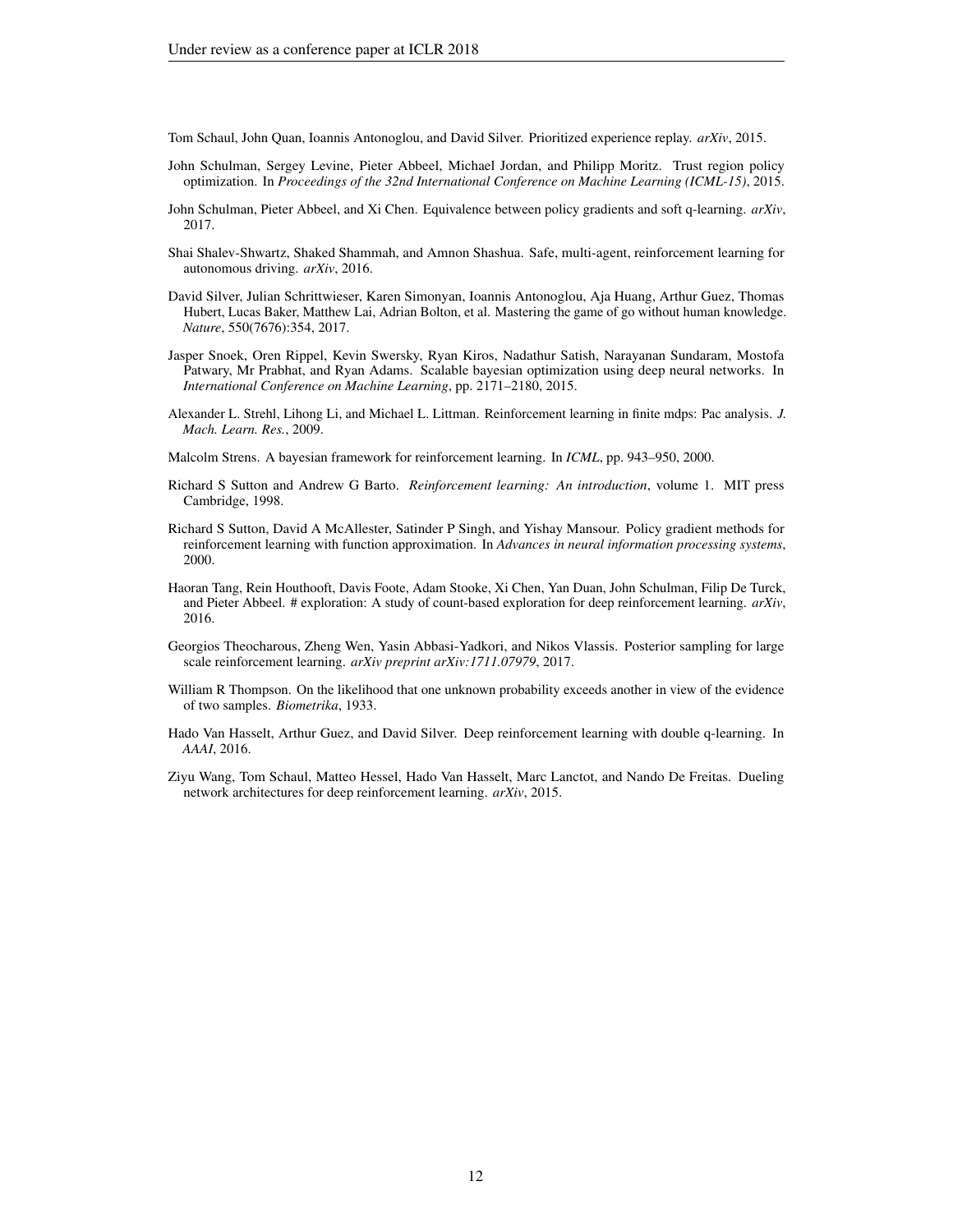### <span id="page-12-0"></span>A APPENDIX

<span id="page-12-1"></span>**Learning rate:** It is well known that DQN and DDQN are sensitive to the learning rate and change of learning rate can degrade the performance to even worse than random policy. We tried the same learning rate as BDQN, 0.0025, for DDQN and observed that its performance drops. Fig. [3](#page-12-1) shows that the DDQN with higher learning rates learns as good as BDQN at the very beginning but it can not maintain the rate of improvement and degrade even worse than the original DDQN.



Figure 3: Effect of learning rate on DDQN

Computational and sample cost comparison: For a given period of game time, the number of the backward pass in both BDQN and DQN are the same where for BDQN it is cheaper since it has one layer (the last layer) less than DQN. In the sense of fairness in sample usage, for example in duration of 10 ·  $T^{Bayes\ target} = 100k$ , all the layers of both BDQN and DQN, except the last layer, see the same number of samples, but the last layer of BDQN sees 16 times fewer samples compared to the last layer of DQN. The last layer of DQN for a duration of  $100k$ , observes  $25k = 100k/4$  (4 is back prob period) mini batches of size  $32$ , which is  $16 \cdot 100k$ , where the last layer of BDQN just observes samples size of  $B = 100k$ . As it is mentioned in Alg. [1,](#page-5-0) to update the posterior distribution, BDQN draws B samples from the replay buffer and needs to compute the feature vector of them. This step of BDQN gives a superiority to DQN in the sense of speed which is almost 70% faster than BDQN (DQN, on average, for the update does full forward and backward passes while BDQN does not do backward path on the last layer but needs an extra forward pass in order to compute the feature representation). One can easily relax this limitation by parallelizing this step with the main body of BDQN or deploying on-line posterior update methods.

**Thompson sampling frequency:** The choice of TS update frequency can be crucial from domain to domain. If one chooses  $T^{sample}$  too short, then computed gradient for backpropagation of the feature representation is not going to be useful since the gradient get noisier and the loss function is changing too frequently. On the other hand, the network tries to find a feature representation which is suitable for a wide range of different weights of the last layer, results in improper use of model capacity. If the TS update frequency is too low, then it is far from being TS and losses randomized exploration property. The current choice of  $T^{sample}$  is suitable for a variety of Atari games since the length of each episode is in range of  $\mathcal{O}(T^{sample})$  and is infrequent enough to make the feature representation robust to big changes.

For the RL problems with shorter horizon we suggest to introduce two more parameters,  $\tilde{T}^{sample}$ and  $\tilde{W}$  where  $\tilde{T}^{sample}$ , the period that of  $\tilde{W}$  is sampled our of posterior, is much smaller than  $T^{sample}$  and  $\tilde{W}$  is being used just for making TS actions while W is used for backpropagation of feature representation. For game Assault, we tried using  $\tilde{T}^{sample}$  and  $\tilde{W}$  but did not observe much a difference, and set them to  $T^{sample}$  and W. But for RL setting with a shorter horizon, we suggest using them.

Further investigation in Atlantis: After removing the maximum episode length limit for the game Atlantis, BDQN gets the score of 62M. This episode is long enough to fill half of the replay buffer and